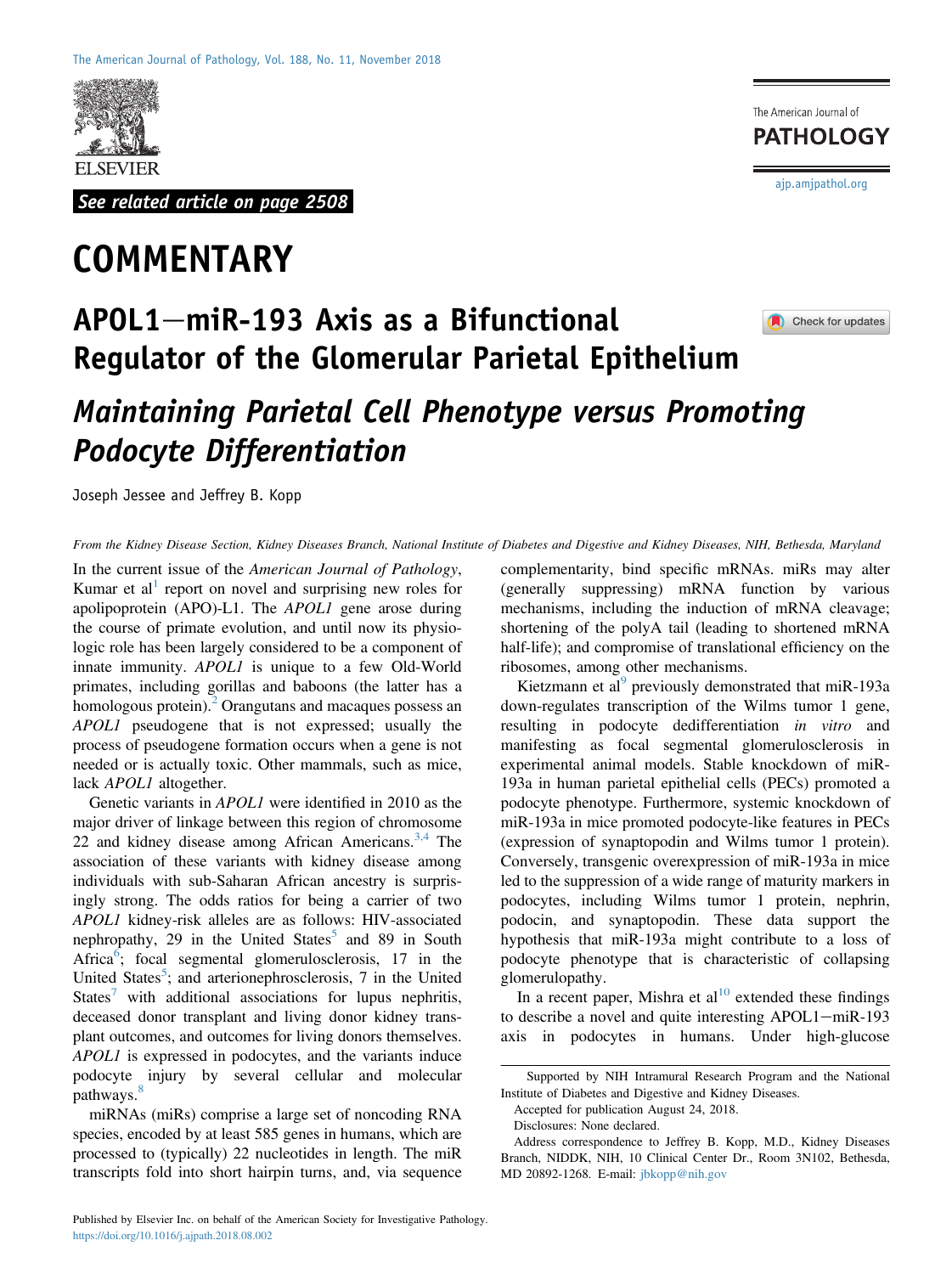conditions, podocytes showed increased expression of miR-193a (a particular isoform of miR-193); inhibition of miR-193a reversed podocyte dedifferentiation. The authors showed evidence for an inverse relationship between miR-193a and APOL1. Thus miR-193a suppressed APOL1 translation; on the other hand, silencing of miR-193a enhanced the expression of APOL1 and preserved podocyte phenotype. In an observation with possible therapeutic implications, a vitamin D receptor antagonist downregulated miR-193a, up-regulated APOL1 expression, and prevented dedifferentiation of cultured podocytes. [As an aside, with regard to another miR-193 family member and another apolipoprotein family member, a peptide derived from APOA1 (which shares minimal homology with APOL1) has been reported to induce miR-193-3p, which was associated with reduced expression of lipoxygenases and insulin-like growth factor-1 receptor, and thereby ameliorated pulmonary hypertension.<sup>[11](#page-2-1)</sup>]

In the current paper, Kumar et  $al<sup>1</sup>$  $al<sup>1</sup>$  $al<sup>1</sup>$  studied cell culture systems that model the transition in the parietal epithelium, as PECs migrate toward the glomerular vascular pole and acquire a podocyte phenotype. This model was developed by several groups, including those of Shankland et  $al<sub>1</sub><sup>12</sup>$  $al<sub>1</sub><sup>12</sup>$  $al<sub>1</sub><sup>12</sup>$  who identified podocyte precursors from renin-expressing precursors and Romagnani and colleagues, $13$  who described renal progenitor cells along the Bowman capsule. In the current study, $\frac{1}{1}$  $\frac{1}{1}$  $\frac{1}{1}$  using a culture system, as PECs differentiated into podocytes, APOL1 expression commenced on day 4, accompanied by a decrease in miR-193a expression. Down-regulation of APOL1 via siRNA increased miR-193a, which the authors interpreted as optimizing the PEC phenotype. Similarly, suppression of miR-193a enhanced APOL1 expression. The authors conclude that the absence of APOL1 promotes PEC phenotype and that the expression of APOL1 in PECs contributes to their differentiation into podocytes.

These findings are remarkable. As noted in the first paragraph, the *APOL1* gene is unique to certain primates; these primates include humans and gorillas (and in a modified form in baboons) but not chimpanzees, our nearest relative. Thus, as APOL1 has arisen during the course of primate evolution, it appears that the APOL1-miR-193a axis has also arisen during the same time period. The APOL1 gene appeared sometime after the divergence of Old World primates and New World primates, approximately 33 million years  $ago<sup>2</sup>$  $ago<sup>2</sup>$  $ago<sup>2</sup>$ . With this background, it is not at all clear, from an evolutionary perspective, why human podocytes are reliant on this axis to maintain a differentiated state. If this hypothesis is correct, we need to understand why one individual, null for *APOL1*, still has normal kidney function.<sup>[14](#page-2-4)</sup> Future work should address whether this APOL1-miR-193a axis functions in a similar way in vivo as it does in vitro, in relevant transgenic mouse models and in human kidneys. Vitamin D has been proposed to play a trophic role in podocyte physiology.[15](#page-2-5)

It is quite interesting that a vitamin D receptor antagonist was found to suppress the  $APOL1$ -miR-193a expression, in light of its proposed inverse relationship with APOL1 and consequential effects on podocyte phenotype. This may be exploited for therapeutic purposes, with the limitation of possible toxicity from vitamin D deficiency.

#### Acknowledgment

We thank Dr. Ben Afzali for the helpful comments.

### Supplemental Data

Supplemental material for this article can be found at <https://doi.org/10.1016/j.ajpath.2018.08.002>.

#### References

- <span id="page-1-0"></span>1. [Kumar V, Vashistha H, Lan X, Chandel N, Ayasolla K, Shoshtari SS,](http://refhub.elsevier.com/S0002-9440(18)30698-9/sref1) [Aslam R, Paliwal N, Abbruscato F, Mikulak J, Popik W, Atta MG,](http://refhub.elsevier.com/S0002-9440(18)30698-9/sref1) [Chander PN, Malhotra A, Meyer-Schwesinger C, Skorecki K,](http://refhub.elsevier.com/S0002-9440(18)30698-9/sref1) [Singhal PC: Role of APOL1 in human parietal epithelial cell transition.](http://refhub.elsevier.com/S0002-9440(18)30698-9/sref1) [Am J Pathol 2018, 188:2508](http://refhub.elsevier.com/S0002-9440(18)30698-9/sref1)-[2528](http://refhub.elsevier.com/S0002-9440(18)30698-9/sref1)
- <span id="page-1-1"></span>2. [Smith EE, Malik HS: The apolipoprotein L family of programmed cell](http://refhub.elsevier.com/S0002-9440(18)30698-9/sref2) [death and immunity genes rapidly evolved in primates at discrete sites](http://refhub.elsevier.com/S0002-9440(18)30698-9/sref2) [of host-pathogen interactions. Genome Res 2009, 19:850](http://refhub.elsevier.com/S0002-9440(18)30698-9/sref2)-[858](http://refhub.elsevier.com/S0002-9440(18)30698-9/sref2)
- <span id="page-1-2"></span>3. [Genovese G, Friedman DJ, Ross MD, Lecordier L, Uzureau P,](http://refhub.elsevier.com/S0002-9440(18)30698-9/sref3) [Freedman BI, Bowden DW, Langefeld CD, Oleksyk TK, Uscinski](http://refhub.elsevier.com/S0002-9440(18)30698-9/sref3) [Knob AL, Bernhardy AJ, Hicks PJ, Nelson GW, Vanhollebeke B,](http://refhub.elsevier.com/S0002-9440(18)30698-9/sref3) [Winkler CA, Kopp JB, Pays E, Pollak MR: Association of trypanolytic](http://refhub.elsevier.com/S0002-9440(18)30698-9/sref3) [ApoL1 variants with kidney disease in African Americans. Science](http://refhub.elsevier.com/S0002-9440(18)30698-9/sref3) [2010, 329:841](http://refhub.elsevier.com/S0002-9440(18)30698-9/sref3)-[845](http://refhub.elsevier.com/S0002-9440(18)30698-9/sref3)
- 4. [Tzur S, Rosset S, Shemer R, Yudkovsky G, Selig S, Tarekegn A,](http://refhub.elsevier.com/S0002-9440(18)30698-9/sref4) [Bekele E, Bradman N, Wasser WG, Behar DM, Skorecki K: Missense](http://refhub.elsevier.com/S0002-9440(18)30698-9/sref4) [mutations in the APOL1 gene are highly associated with end stage](http://refhub.elsevier.com/S0002-9440(18)30698-9/sref4) [kidney disease risk previously attributed to the MYH9 gene. Hum](http://refhub.elsevier.com/S0002-9440(18)30698-9/sref4) [Genet 2010, 128:345](http://refhub.elsevier.com/S0002-9440(18)30698-9/sref4)-[350](http://refhub.elsevier.com/S0002-9440(18)30698-9/sref4)
- <span id="page-1-3"></span>5. [Kopp JB, Nelson GW, Sampath K, Johnson RC, Genovese G, An P,](http://refhub.elsevier.com/S0002-9440(18)30698-9/sref5) [Friedman D, Briggs W, Dart R, Korbet S, Mokrzycki MH,](http://refhub.elsevier.com/S0002-9440(18)30698-9/sref5) [Kimmel PL, Limou S, Ahuja TS, Berns JS, Fryc J, Simon EE,](http://refhub.elsevier.com/S0002-9440(18)30698-9/sref5) [Smith MC, Trachtman H, Michel DM, Schelling JR, Vlahov D,](http://refhub.elsevier.com/S0002-9440(18)30698-9/sref5) [Pollak M, Winkler CA: APOL1 genetic variants in focal segmental](http://refhub.elsevier.com/S0002-9440(18)30698-9/sref5) [glomerulosclerosis and HIV-associated nephropathy. J Am Soc](http://refhub.elsevier.com/S0002-9440(18)30698-9/sref5) [Nephrol 2011, 22:2129](http://refhub.elsevier.com/S0002-9440(18)30698-9/sref5)-[2137](http://refhub.elsevier.com/S0002-9440(18)30698-9/sref5)
- <span id="page-1-4"></span>6. [Kasembeli AN, Duarte R, Ramsay M, Mosiane P, Dickens C, Dix-](http://refhub.elsevier.com/S0002-9440(18)30698-9/sref6)[Peek T, Limou S, Sezgin E, Nelson GW, Fogo AB, Goetsch S,](http://refhub.elsevier.com/S0002-9440(18)30698-9/sref6) [Kopp JB, Winkler CA, Naicker S: APOL1 risk variants are strongly](http://refhub.elsevier.com/S0002-9440(18)30698-9/sref6) [associated with HIV-associated nephropathy in black South Africans. J](http://refhub.elsevier.com/S0002-9440(18)30698-9/sref6) [Am Soc Nephrol 2015, 26:2882](http://refhub.elsevier.com/S0002-9440(18)30698-9/sref6)-[2890](http://refhub.elsevier.com/S0002-9440(18)30698-9/sref6)
- <span id="page-1-5"></span>7. [Lipkowitz MS, Freedman BI, Langefeld CD, Comeau ME,](http://refhub.elsevier.com/S0002-9440(18)30698-9/sref16) [Bowden DW, Kao WH, Astor BC, Bottinger EP, Iyengar SK,](http://refhub.elsevier.com/S0002-9440(18)30698-9/sref16) [Klotman PE, Freedman RG, Zhang W, Parekh RS, Choi MJ,](http://refhub.elsevier.com/S0002-9440(18)30698-9/sref16) [Nelson GW, Winkler CA, Kopp JB; SK Investigators: Apolipoprotein](http://refhub.elsevier.com/S0002-9440(18)30698-9/sref16) [L1 gene variants associate with hypertension-attributed nephropathy](http://refhub.elsevier.com/S0002-9440(18)30698-9/sref16) [and the rate of kidney function decline in African Americans 2013, 83:](http://refhub.elsevier.com/S0002-9440(18)30698-9/sref16)  $114 - 120$  $114 - 120$  $114 - 120$
- <span id="page-1-6"></span>8. [Heymann J, Winkler CA, Hoek M, Susztak K, Kopp JB: Therapeutics](http://refhub.elsevier.com/S0002-9440(18)30698-9/sref7) [for APOL1 nephropathies: putting out the](http://refhub.elsevier.com/S0002-9440(18)30698-9/sref7) fire in the podocyte. Nephrol [Dial Transplant 2017, 32:i65](http://refhub.elsevier.com/S0002-9440(18)30698-9/sref7)-[i70](http://refhub.elsevier.com/S0002-9440(18)30698-9/sref7)
- <span id="page-1-7"></span>9. [Kietzmann L, Guhr SS, Meyer TN, Ni L, Sachs M, Panzer U,](http://refhub.elsevier.com/S0002-9440(18)30698-9/sref8) [Stahl RA, Saleem MA, Kerjaschki D, Gebeshuber CA, Meyer-](http://refhub.elsevier.com/S0002-9440(18)30698-9/sref8)